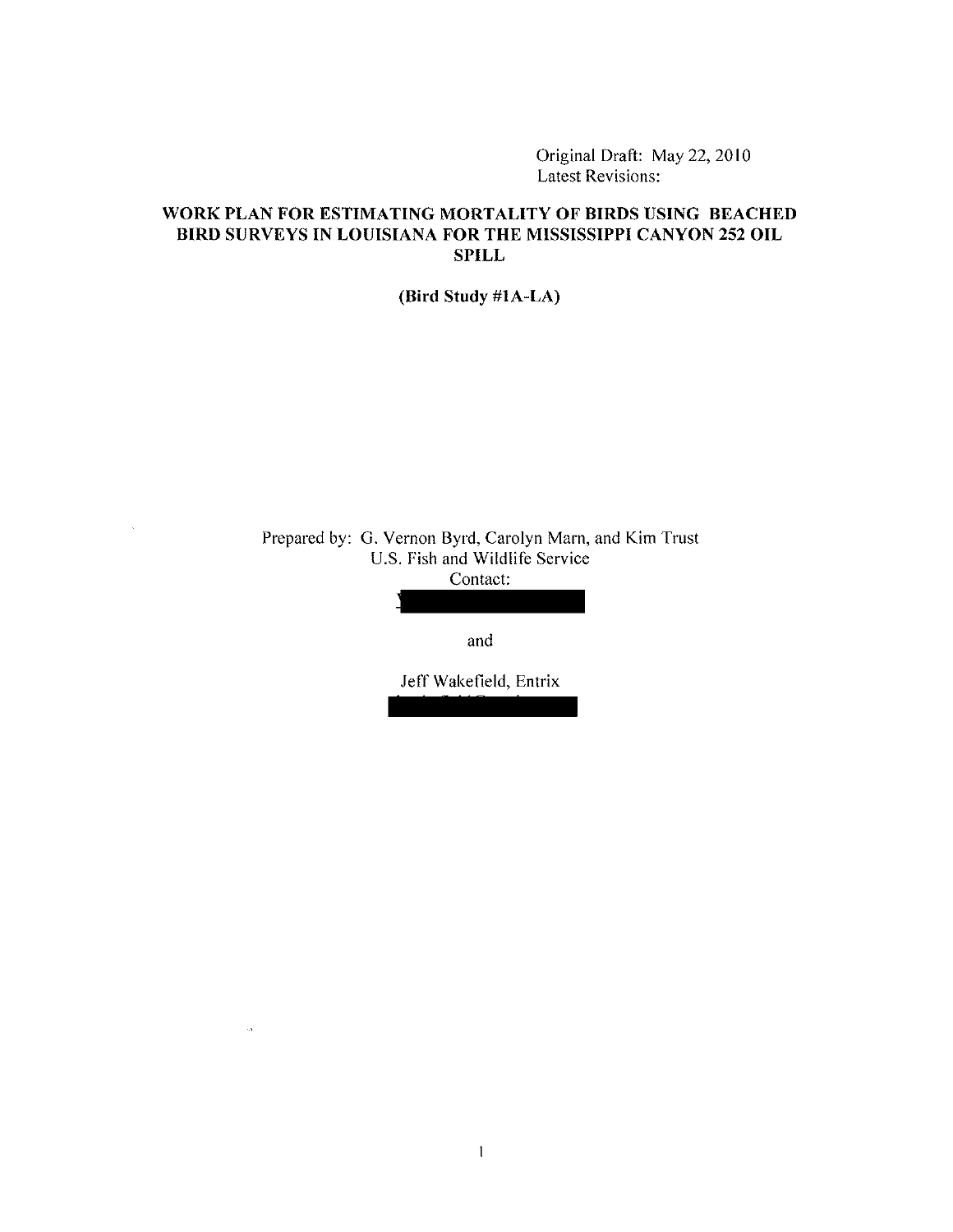## **INTRODUCTION**

On April 22, 2010 the Mississippi Canyon 252 oil spill began. Injury to wildlife is one of the concerns related to this spill. For purposes of gathering data on beached carcasses, all beach habitat between Hancock County Mississippi east through Florida and up the Atlantic coast to Merritt Island, Florida and between Corpus Christi, Texas east to the Louisiana border were included in a separate workplan (Bird Study  $#1$ ). This workplan is identical in scope to Bird Study  $#1$  but addresses beach habitat in Lousiana. Marsh habitat will be addressed in a separate plan.

Obviously mortality of birds occurs from causes other than oil spills and this is referred to as "background" mortality. It is important to estimate this rate because the background mortality ultimately needs to be separated from spill-caused mortality. One approach to estimating background is to sample beaches for carcasses before effects of oil are detected. Entrix conducted surveys on many beaches during the second week of May to document numbers of carcasses of various species that had accumulated on beaches in this region. It is also possible that beach surveys in part of the study area currently relatively distant from the oil can still be used for background mortality.

The specific objective of this plan is to estimate the rate of spill-related carcass deposition throughout the spill area. Since carcass deposition continues over time, periodic surveys of the same beaches is used to estimate the deposition curve for carcasses over the life of the spill. The first protocol listed here is for these beach surveys. Appendix A contains a protocol for localized studies designed to estimate rates of scavenging and loss of carcasses to rewash (i.e., carcass persistent rate), and Appendix B addresses estimating the detection probability of carcasses on beaches (i.e., searcher efficiency).

## **STUDY AREA**

The study area is the coastal shoreline area with beaches that could be affected by the oil spill in Louisiana.

## **STUDY DESIGN FOR** CARCASS **SURVEYS**

*Sampling Universe.-Initially,* samples will be selected from all beaches, including barrier islands, within the study area that are not placed off limits because of disturbance to nesting birds or breeding turtles, sensitive plants, military security concerns or beaches that are groomed by resorts, or other sensitive areas as delimited by land management agencies.

*Target Population.-AII* species of birds that occur in the vicinity of the oil spill would potentially be found on beaches. Specifically all dead birds observed will be recorded on each beach surveyed.

*Sample Units.*--Sample units are approximately 1000-m long stretches of beach corresponding to named segments delineated by the oil spill response Incident Command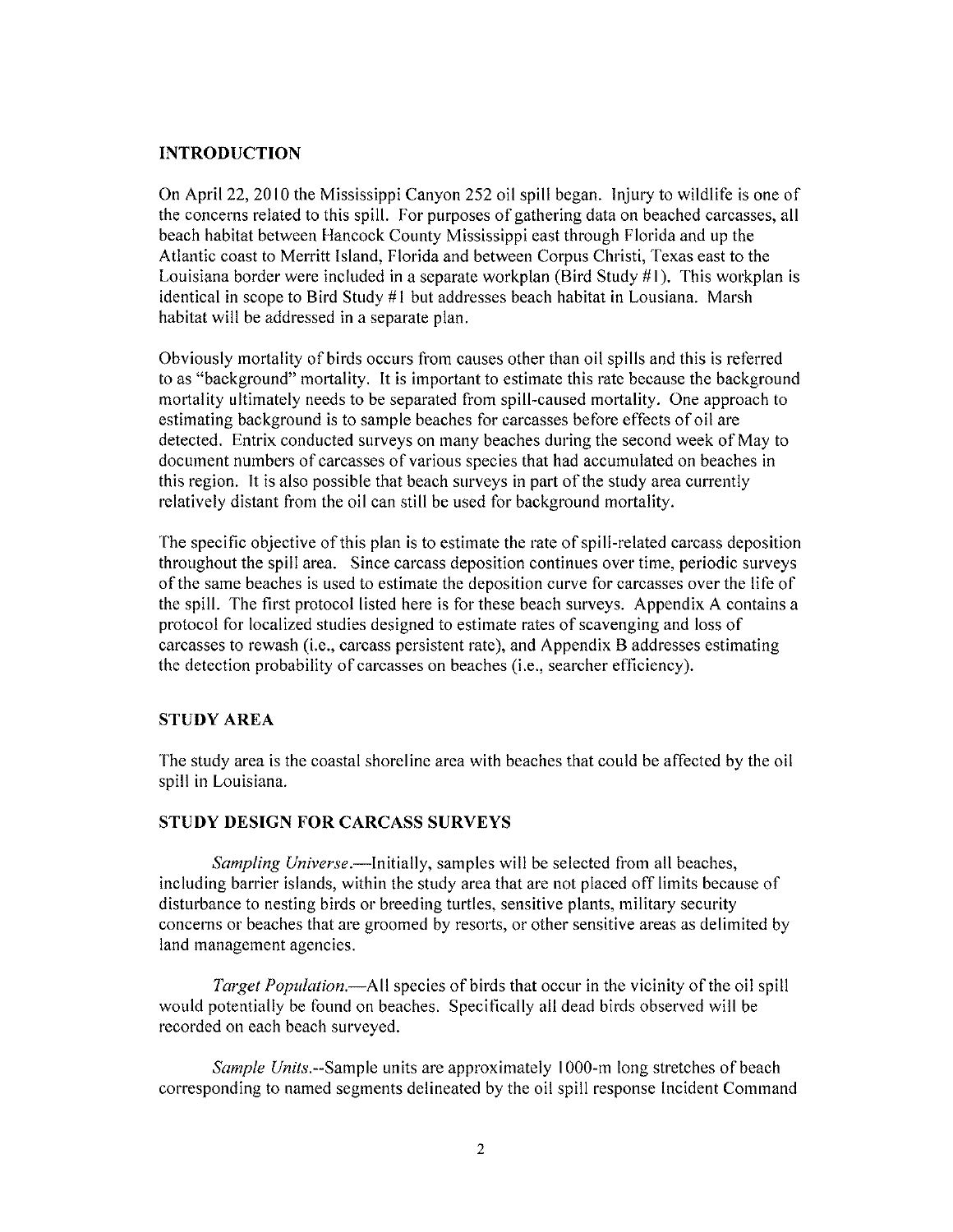(Figure 2). The width of the sample units will be variable, extending from the water line to the high-high tide line which is identified by the wrack line. If this is not apparent, the inland edge is defined as 50 m inland from the water or the vegetation line, whichever comes first.

Specific sample sites on areas administered by the National Park Service (NPS), areas within military bases, and those in National or state wildlife refuges, will require consultation with those agencies to identify sensitive areas that should not be surveyed, to acquire appropriate permits, and to determine if crews need to be accompanied by agency personnel during surveys.

*Stratification.* — Post stratification will be considered after evaluating difference among types of beaches and geographic locations.

*Sample Selection.* — Sample beaches will be selected with a systematic random approach and implemented by randomly selecting a start point within the sampling universe and selecting every other beach segment in both directions to the edges of the sampling universe.

*Sample Size.* — Approximately 50% of the available segments (those not identified as off limits).

*Data Collection.-Crews* of two will search sample beaches on foot by zigzagging to get complete coverage (if carcasses are found above the wrack line they can be collected, but not counted as if they are in the sample unit—just note in comments on the form that they were out of the plot). Personnel will wear appropriate personal protective equipment when handling wildlife: at a minimum, disposable gloves (latex or nitrile are preferred) and dedicated clothing will be worn on oiled beaches. Each carcass will be identified to species if possible, described as specified on the attached form (Attachment 1) and bagged with other carcasses from the particular beach (be sure to label the bag with location and date). These bags will be turned into the appropriate wildlife intake center using methods recommended by the wildlife recovery unit. Initially selected beaches would be surveyed every other day but carcass persistence studies (see below) might serve to modify the sampling schedule to less frequent.

*Survey Frequency and Duration.*—Initially beaches will be surveyed every 3 days but this interval may be altered if the carcass persistence study (see below) indicates that less frequent sampling is adequate. Sampling will be initiated as soon as possible and continue until it is agreed that the effects of the oil have subsided.

*Data Analysis.-Data* will be collected in a manner that will support the Beach and Bird Model, if that modeling approach is selected.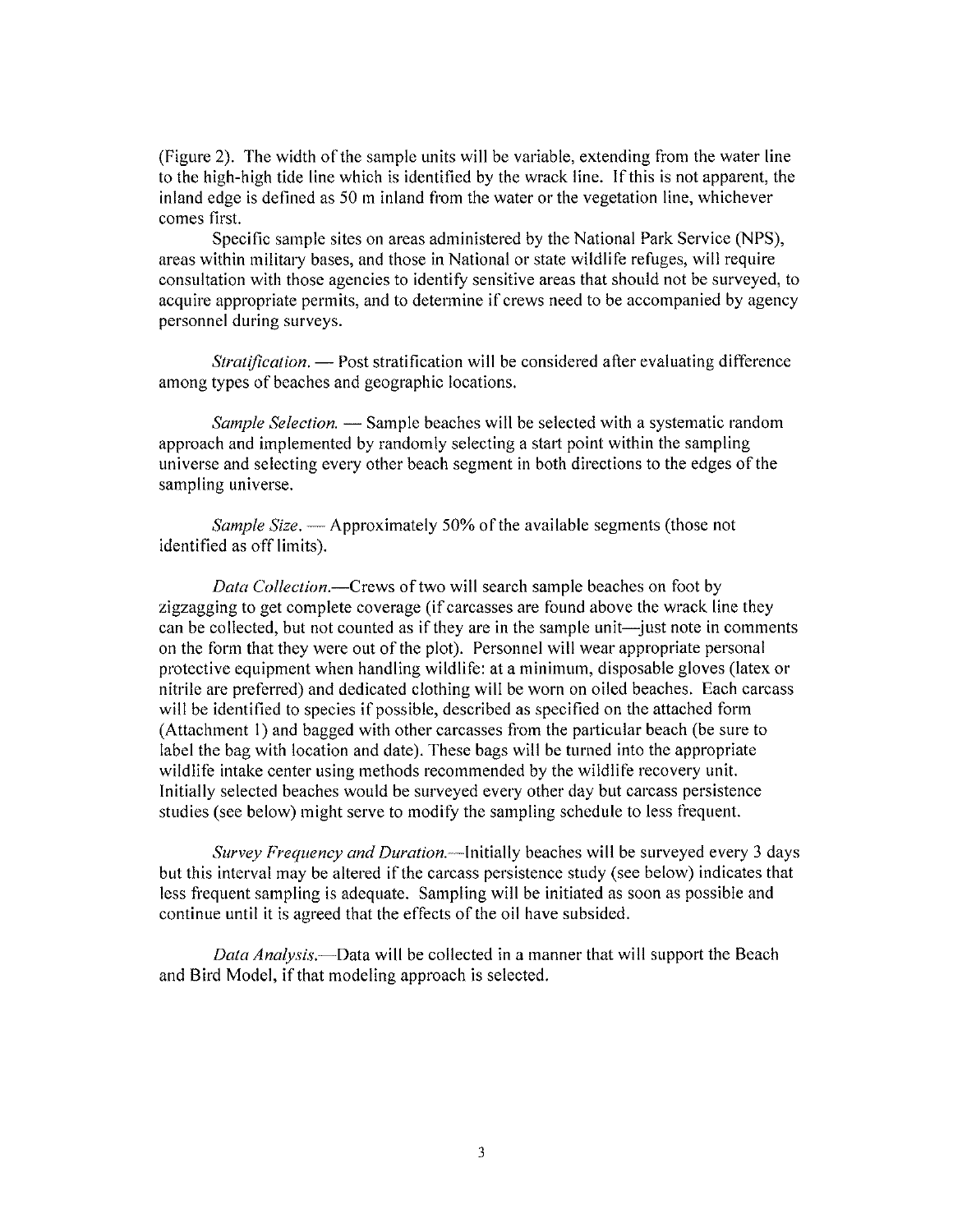| Date: May 22, 2010 1400                                                                                         |         |                |          |
|-----------------------------------------------------------------------------------------------------------------|---------|----------------|----------|
| EQUIPMENT                                                                                                       | Cost    | Units          | Total    |
| <b>ATV Trailers*</b>                                                                                            | \$1,500 | 1              | \$1,500  |
| ATVs*                                                                                                           | \$5,000 | 2              | 10000    |
| Safety Equipment for ATV*                                                                                       | \$250   | 2              | 500      |
| Gas for ATVs Cost/Gallon                                                                                        | \$3     | 100            | 300      |
| Garmin E-Trex H GPS Unit*                                                                                       | \$250   | 2              | 500      |
| Samsung Digital Camera w/ GPS *                                                                                 | \$350   | $\overline{2}$ | 700      |
| Spotting Scopes & Tripod *                                                                                      | \$260   | 2              | 520      |
| Freezer*                                                                                                        | \$500   | 1              | 500      |
| <b>SUPPLIES</b>                                                                                                 |         |                |          |
| Field Expendables: Tags, Gloves,<br>Bags, Writing Instruments, Stakes, AA<br>Batteries-24 pk, Waterproof paper, |         |                |          |
| Memory cards, cables, chargers, etc.                                                                            | \$2,000 | 1              | 2000     |
| Backpacks*                                                                                                      | \$140   | 2              | 280      |
| <b>TRANSPORTATION</b>                                                                                           |         |                |          |
| Vehicles (mileage or rental for 4 wks)<br>Gas estim, 1000 mile/wk x 4 wks                                       | 2200    | 4              | 8800     |
| @\$3/g                                                                                                          | \$900   | 4              | 3600     |
| <b>TOTAL</b>                                                                                                    |         |                | \$29,200 |

### **Equipment Budget: Beached Bird Surveys. Beach Habitat**

'Expected One time purchase depending on duration of spill and need. Additional items could be needed if/when study is expanded.

These costs are estimated for approximately one month of implementation assuming 2 teams. Additional equipment will be necessary depending upon duration and extent of data collection period.

The bird injury group currently expects BP to purchase equipment directly.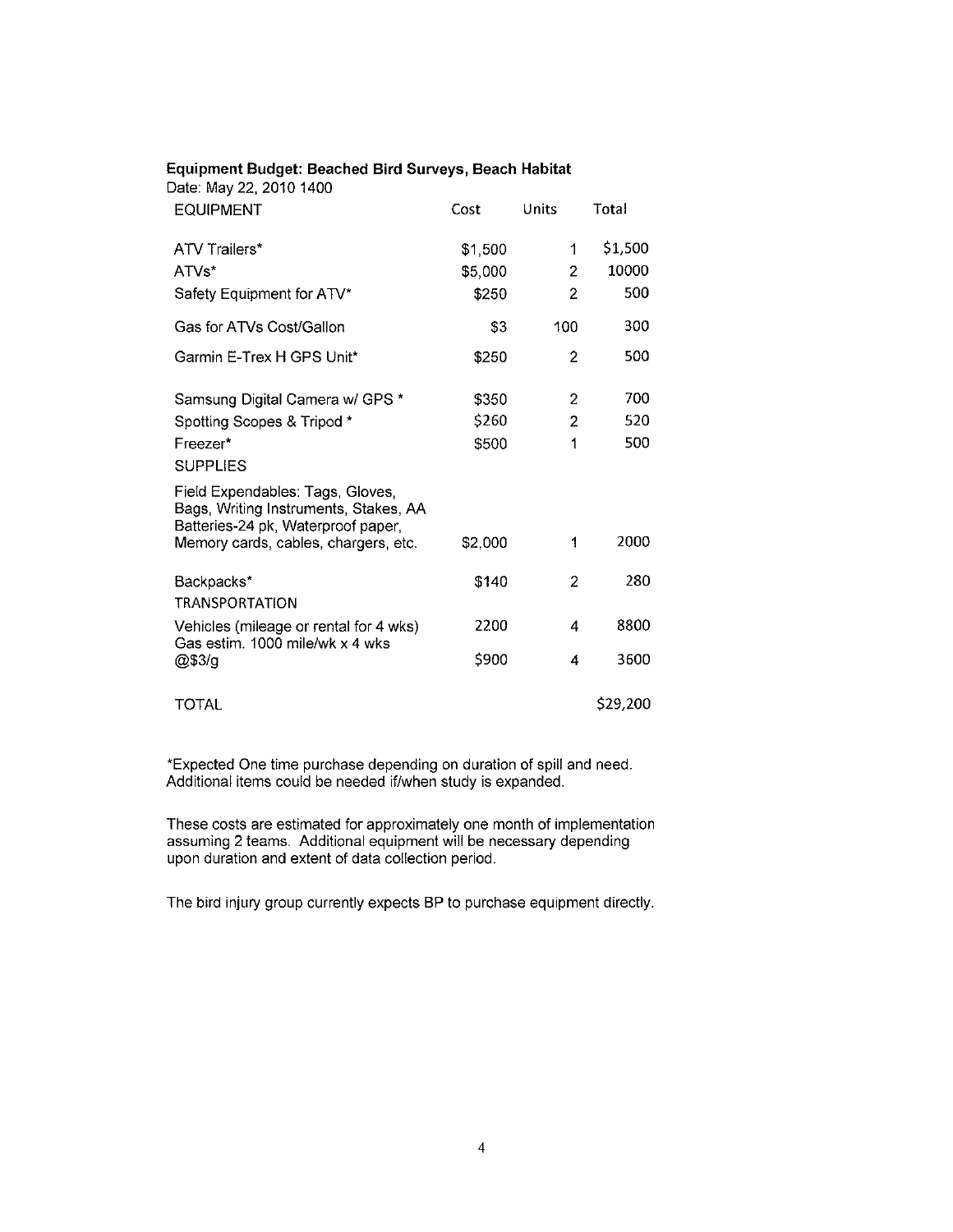

Figure 1: Beach bird survey study area associated with the Mississippi Canyon 252 Incident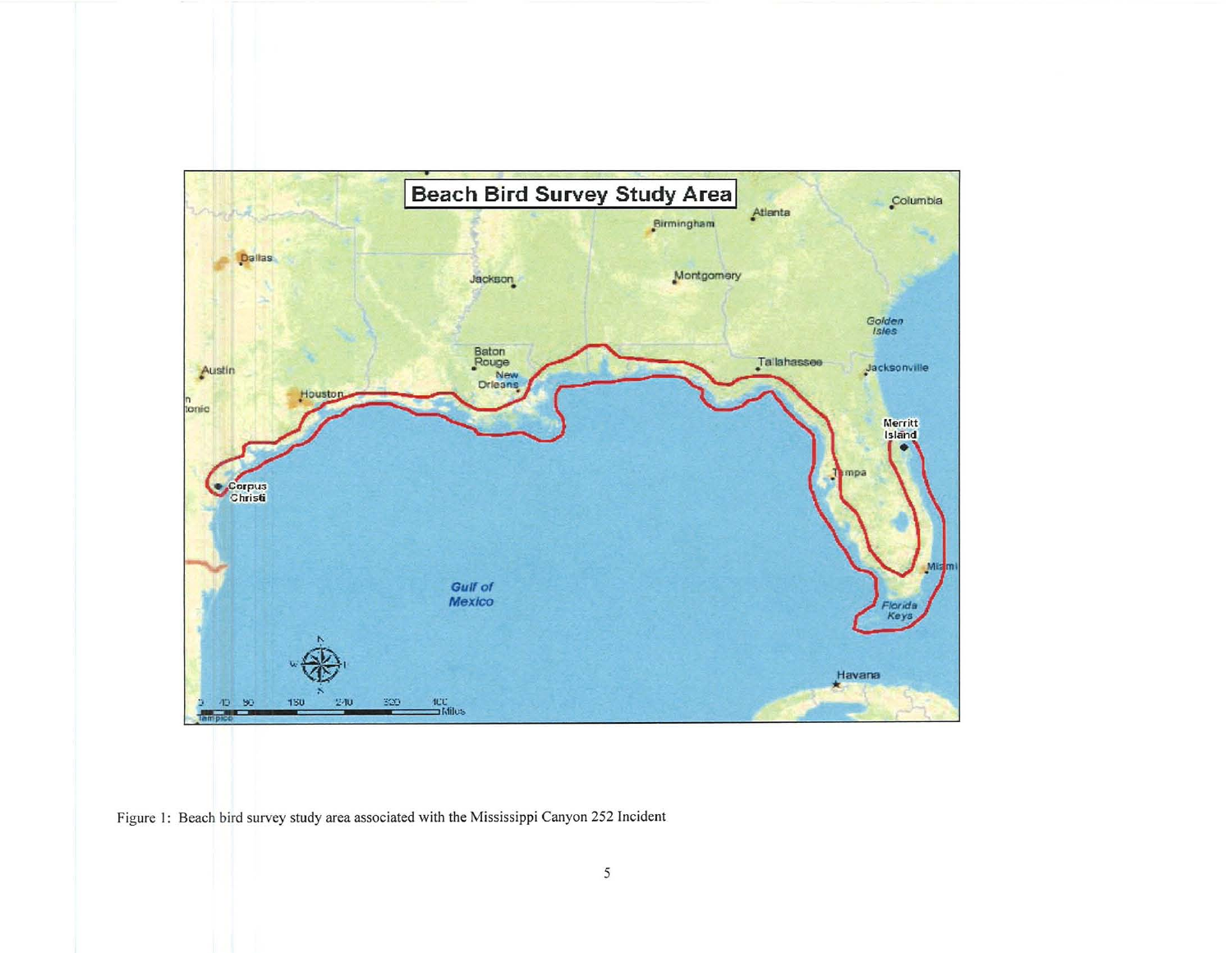#### Deepwater Horizon (MC 252) BIRD SEARCH EFFORT and BIRDS COLLECTED DATA FORM Please: Only one beach/marsh/mangrove segment per form. Complete form even if no birds are collected,

|                            | EVIDENCE SEIZURE TAG NUMBER:                |                          | $NRDA$ (Yes or No)?                                                              |                  |  |  |  |  |  |
|----------------------------|---------------------------------------------|--------------------------|----------------------------------------------------------------------------------|------------------|--|--|--|--|--|
| Date:                      | Survey Crew Members (Print AND sign names): |                          | Contact Info:                                                                    |                  |  |  |  |  |  |
| Division/Segment Name:     |                                             | (or geographic landmark) | Segment Beginning Lat/Long <sup>1</sup> : Lat:                                   | Long:            |  |  |  |  |  |
|                            | Length of surveyed segment (km)             |                          | Segment Ending Lat/Long <sup>1</sup> : Lat:<br>Long:<br>(or geographic landmark) |                  |  |  |  |  |  |
|                            | % of segment surveyed (approximate)         |                          |                                                                                  |                  |  |  |  |  |  |
| Survey Mode <sup>2</sup> : | Survey: I pass or roundtrip (circle one)    | Wind Speed/Direction:    | Start Time (24-hour clock):                                                      | <b>End Time:</b> |  |  |  |  |  |

# LIVE / DEAD BIRDS COLLECTED (one bird per line; use additional sheets if necessary)

| Species<br>Code <sup>3</sup> | GPS Lat/Long<br>(dd.mmmmm <sup>o</sup> ) | ID# | Live or<br><b>Dead</b> | Time<br>Collected<br>$(24$ -hour) | Tag $#^4$ | Position<br>relative to<br>high tide<br>line <sup>5</sup> | Oiling <sup>6</sup> | Scavenging $^7$ | Age <sup>8</sup> | Photo<br>(ID No.) | Disposition<br>(LE or<br>Rehab<br>Center) | <b>Comments</b> |
|------------------------------|------------------------------------------|-----|------------------------|-----------------------------------|-----------|-----------------------------------------------------------|---------------------|-----------------|------------------|-------------------|-------------------------------------------|-----------------|
|                              |                                          |     |                        |                                   |           |                                                           |                     |                 |                  |                   |                                           |                 |
|                              |                                          |     |                        |                                   |           |                                                           |                     |                 |                  |                   |                                           |                 |
|                              |                                          |     |                        |                                   |           |                                                           |                     |                 |                  |                   |                                           |                 |
|                              |                                          |     |                        |                                   |           |                                                           |                     |                 |                  |                   |                                           |                 |
|                              |                                          |     |                        |                                   |           |                                                           |                     |                 |                  |                   |                                           |                 |
|                              |                                          |     |                        |                                   |           |                                                           |                     |                 |                  |                   |                                           |                 |
|                              |                                          |     |                        |                                   |           |                                                           |                     |                 |                  |                   |                                           |                 |

| <sup>1</sup> All Lat/Long: Decimal degrees, WGS 84 |  |  |  |  |  |  |  |
|----------------------------------------------------|--|--|--|--|--|--|--|
|----------------------------------------------------|--|--|--|--|--|--|--|

<sup>2</sup> Survey Mode:  $F =$  Foot,  $A =$  Airboat,  $B =$  Boat,  $V =$  Vehicle,  $O =$  Other (specify)

<sup>3</sup> Species Code: Bird 4-letter species code; "UNK" for unknown; "NONE" if no birds found; "fish" for fish

<sup>4</sup>Tag: For live birds only. Attach a tag with a unique identification number to each bird collected. "N/A" (or blank) for dead birds.

<sup>5</sup> Position: U = Upper  $W = W$ rack  $L = Low (wash zone)$ 

<sup>6</sup>Oiling:  $0 =$  not visibly oiled;  $1 = \frac{2\%}{6}$  of body;  $2 = 2.25\%$  of body;  $3 = 25.50\%$  of body;  $4 = 50.100\%$  of body;  $X =$  not evaluated or unknown

<sup>7</sup> Scavenging:  $F =$  freshly dead whole carcass with little or no scavenging,  $L =$  lightly scavenged,  $H =$  heavily scavenged,  $M =$  mummified or skeletal;  $X =$  not evaluated <sup>8</sup>Age: HY = Hatch Year JUV = Juvenile AD (or blank) = Adult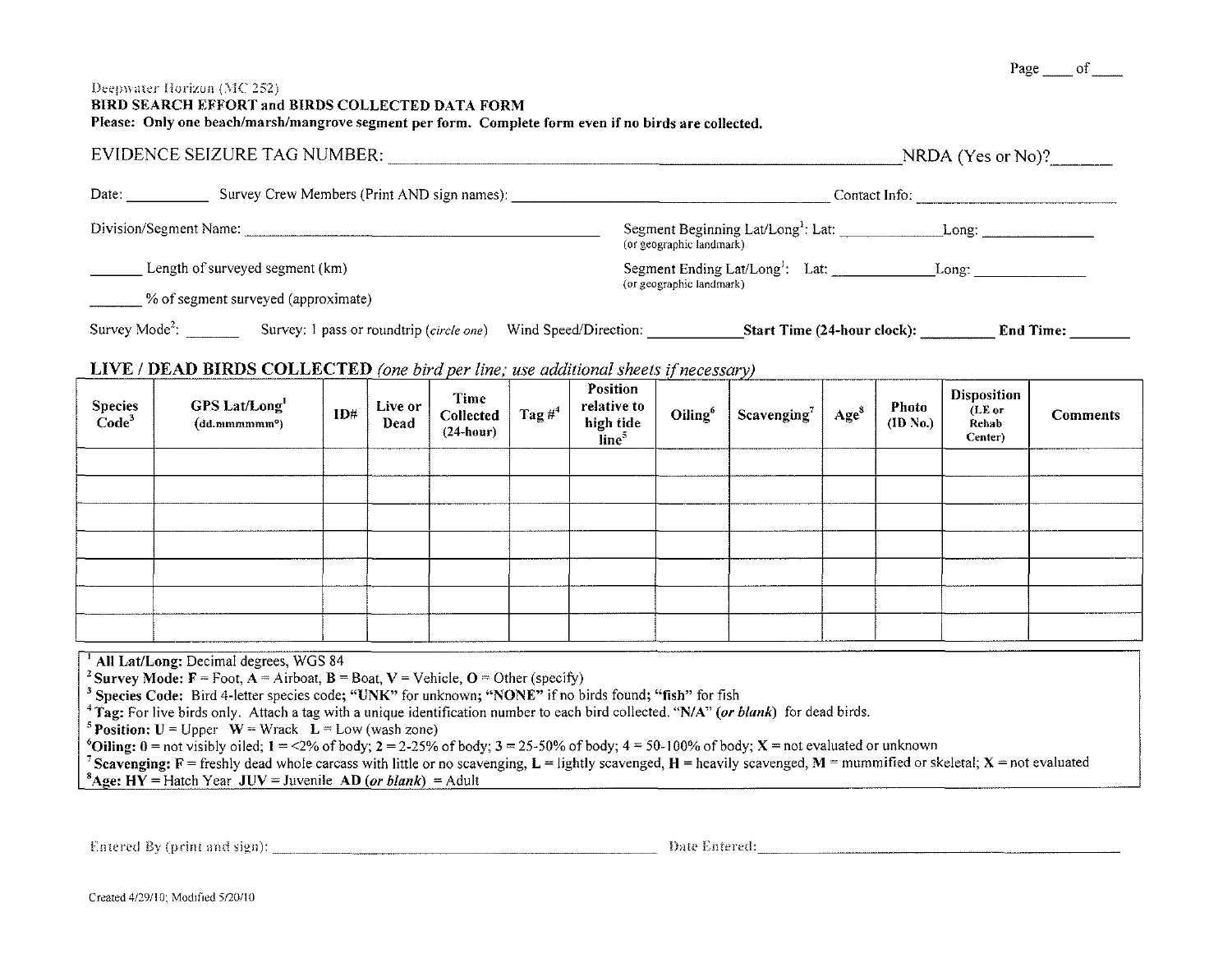#### Page of

#### [Continuation]

| $\begin{array}{c} \rm Species\\ \rm Code^3 \end{array}$ | GPS Lat/Long<br>$(dd.mmmmm^{\circ})$ | ID# | Live<br>$\mathbf{or}$<br>Dead | Time<br>Collected<br>$(24$ -hour) | Tag $\#^4$ | Position<br>relative to<br>high tide<br>line <sup>5</sup> | Oiling <sup>6</sup> | Scavenging $^7$ | $\mathbf{Age}^8$ | <b>Photo</b><br>(ID No.) | <b>Dispositio</b><br>$\mathbf n$<br>(LE or<br>Rehab<br>Center) | <b>Comments</b> |
|---------------------------------------------------------|--------------------------------------|-----|-------------------------------|-----------------------------------|------------|-----------------------------------------------------------|---------------------|-----------------|------------------|--------------------------|----------------------------------------------------------------|-----------------|
|                                                         |                                      |     |                               |                                   |            |                                                           |                     |                 |                  |                          |                                                                |                 |
|                                                         |                                      |     |                               |                                   |            |                                                           |                     |                 |                  |                          |                                                                |                 |
|                                                         |                                      |     |                               |                                   |            |                                                           |                     |                 |                  |                          |                                                                |                 |
|                                                         |                                      |     |                               |                                   |            |                                                           |                     |                 |                  |                          |                                                                |                 |
|                                                         |                                      |     |                               |                                   |            |                                                           |                     |                 |                  |                          |                                                                |                 |
|                                                         |                                      |     |                               |                                   |            |                                                           |                     |                 |                  |                          |                                                                |                 |
|                                                         |                                      |     |                               |                                   |            |                                                           |                     |                 |                  |                          |                                                                |                 |
|                                                         |                                      |     |                               |                                   |            |                                                           |                     |                 |                  |                          |                                                                |                 |
|                                                         |                                      |     |                               |                                   |            |                                                           |                     |                 |                  |                          |                                                                |                 |
|                                                         |                                      |     |                               |                                   |            |                                                           |                     |                 |                  |                          |                                                                |                 |
|                                                         |                                      |     |                               |                                   |            |                                                           |                     |                 |                  |                          |                                                                |                 |
|                                                         |                                      |     |                               |                                   |            |                                                           |                     |                 |                  |                          |                                                                |                 |
|                                                         |                                      |     |                               |                                   |            |                                                           |                     |                 |                  |                          |                                                                |                 |
|                                                         |                                      |     |                               |                                   |            |                                                           |                     |                 |                  |                          |                                                                |                 |
|                                                         |                                      |     |                               |                                   |            |                                                           |                     |                 |                  |                          |                                                                |                 |
|                                                         |                                      |     |                               |                                   |            |                                                           |                     |                 |                  |                          |                                                                |                 |

# LIVE / DEAD BIRDS COLLECTED (one bird per line; use additional sheets if necessary)

<sup>1</sup> All Lat/Long: Decimal degrees, WGS 84

<sup>2</sup> Survey Mode: F = Foot, A = Airboat, B = Boat, V = Vehicle, O = Other (specify)

<sup>3</sup> Species Code: Bird 4-letter species code; "UNK" for unknown; "NONE" if no birds found; "fish" for fish

<sup>4</sup>Tag: For live birds only. Attach a tag with a unique identification number to each bird collected. "N/A" (or blank) for dead birds.

<sup>5</sup> Position: U = Upper  $\mathbf{\hat{W}}$  = Wrack  $\mathbf{\tilde{L}}$  = Low (wash zone)

<sup>6</sup>Oiling:  $0 =$  not visibly oiled;  $1 = 2\%$  of body;  $2 = 2.25\%$  of body;  $3 = 25.50\%$  of body;  $4 = 50.100\%$  of body;  $X =$  not evaluated or unknown

<sup>7</sup> Scavenging: F = freshly dead whole carcass with little or no scavenging, L = lightly scavenged, H = heavily scavenged, M = mummified or skeletal; X = not evaluated <sup>8</sup>Age: HY = Hatch Year JUV = Juvenile AD (or blank) = Adult

Data Entered By: New York Contract of the Contract of Contract Contract of Contract Contract Contract On the Contract Only (2014) and Contract Only (2014) and Contract Only (2014) and Contract Only (2014) and Contract Only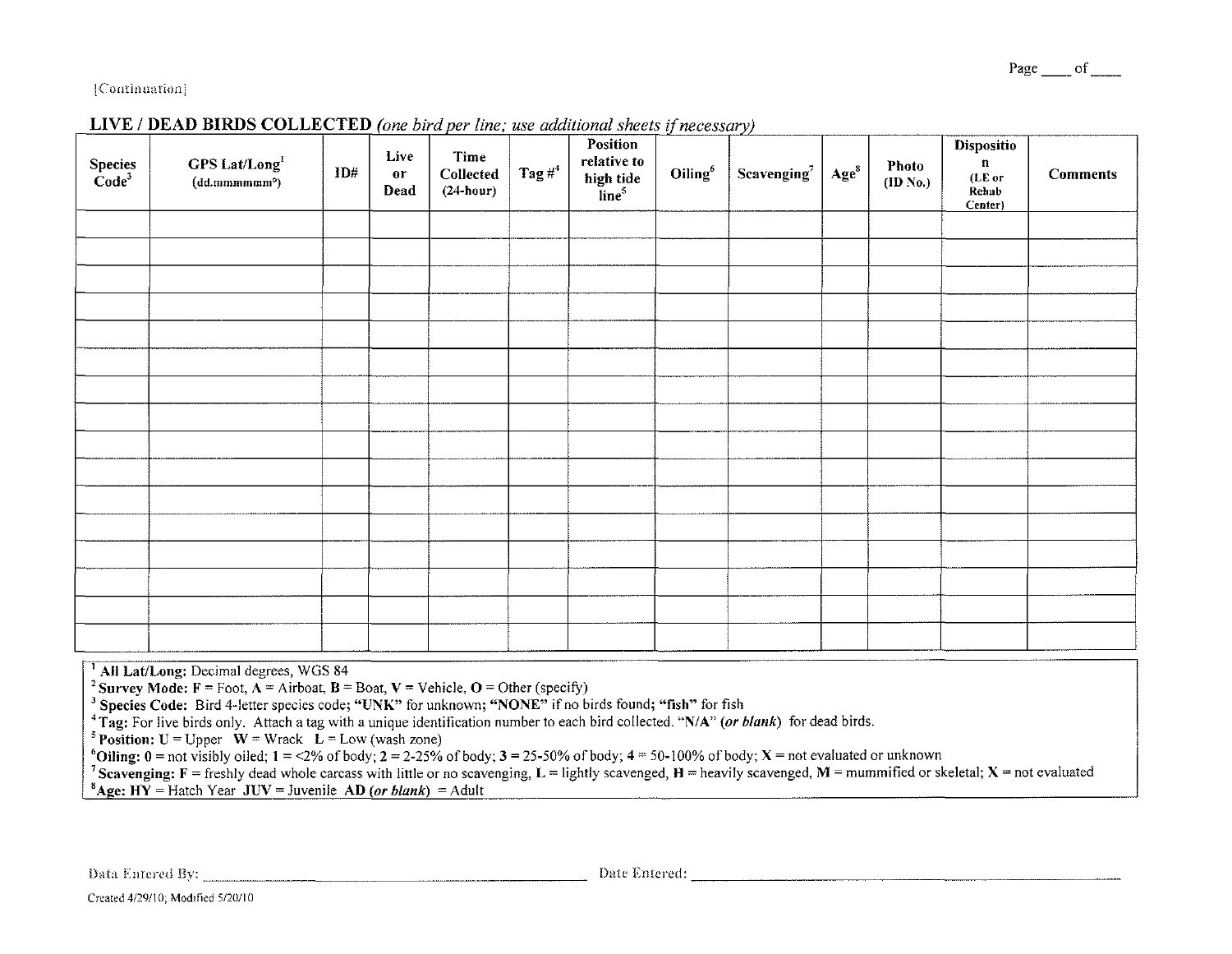## **APPENDIX A. CARCASS PERSISTENCE EXPERIMENT**

The persistence of carcasses once they wash onto a beach will be evaluated by either marking or leaving a sample of marked unoiled carcasses or by placing unoiled carcasses on beaches.

*Timing of Experiment. — Unoiled* carcasses for this study will consist of carcasses previously archived from current background mortality studies, obtained from rehab centers, and from frozen specimens previously salvaged by resource agencies. Birds that had been euthanized using chemical agents other than inhalant anesthetics will not be placed on beaches, nor will specimens from disease-related wildlife mortality events. This persistence study will be initiated after a sufficient number of carcasses are accumulated.

*Site Selection.*—Study sites will be randomly chosen from the sample of beaches selected above. The number of beaches and replicate trials will be based on the number of carcasses available, and ideally will be continued throughout the period when mortality is occurring from the spill and across the geographic extent of the affected areas. If possible, the same species found in the spill area will be used in the persistence study. If sufficient numbers of carcasses from local carcasses are not available, similarsized carcasses from non-local species will be used.

*Sample Size*.—Each trial will contain at least 30 carcasses, ideally with equal numbers for each of three size classes (e.g., small shorebirds and seabirds, medium seabirds and ducks, large waders and seabirds). Carcasses will be deployed in densities similar to those found on beaches in recent surveys. For instance if the density of carcasses in early surveys is 10 birds per km of beach, this density would be deployed over about 3 km of beach. The number of trials will depend upon the number of available carcasses, but at least 5 trials should be conducted during the study. The first trial should occur early in the spill event to help inform the interval of beach carcass searches which should be no longer than the persistence of at least some of the carcasses from the previous search.

*Carcass Placement.--Carcasses* used in the persistence study will be uniquely marked and placed on beaches scattered from just above the water line to the high-high tide line. Each carcass will have a small numbered plywood piece placed under it. The plywood will be smaller than the carcass do preclude attracting the attention of scavengers. If carcasses disappear during the study but the board remains, a scavenger is suspected. If the board and carcass disappear, the carcass likely rewashed (see Fig. 2.1).

*Data Collection.-Beaches* with carcasses will be checked daily until all carcasses are removed or until no removal occurs for 3 consecutive days. Data will be recorded on the persistence form (see Attachment 2).

*Data Analysis.*—If persistent rates are calculated, they will be calculated using existing methods.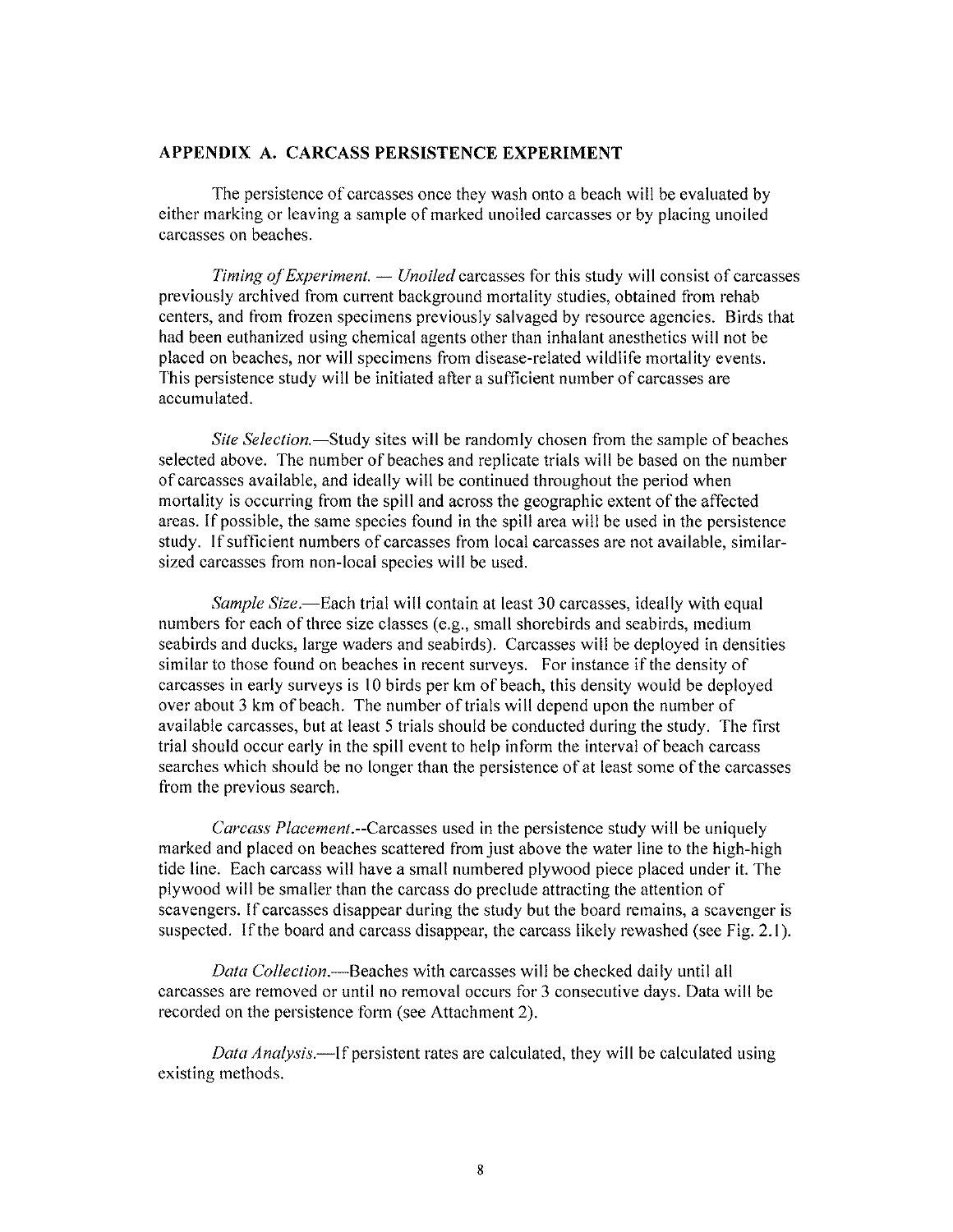# Carcass persistence protocol for deploying salvaged specimens.

Equal numbers of small, medium, and large carcasses (species based on availability) will be distributed on selected beaches in an array that simulates the range of locations relative to the high-high tide line where carcasses would normally be initially deposited (see below).



Figure 2.1. Example of different sized carcasses deployed on a sample beach.

An example of this approach is specified in Ford and Zafante  $(2009)$ : "We set out 25 carcasses at each of the 10 sites, for a total sample size of 250 carcasses. Each carcass was placed between  $0 \text{ m}$  and  $200 \text{ m}$  from the previous carcass, based on a uniform random distribution; so that the mean distance between carcasses was 100 m...Carcasses were placed in randomized locations between the wrack line and the top of the beach. In a few cases in which waves came all the way to the base of the low sandy bluffs that formed the beach back, we placed carcasses on the bluff face or on the bluff top so that they would be beyond the reach of the tide. To avoid providing accidental cues to the scavengers, we set out carcasses during a rising tide, walking below the wrack line whenever possible so that any tracks would be washed away by the waves. The total length of all study beaches was about 25 km."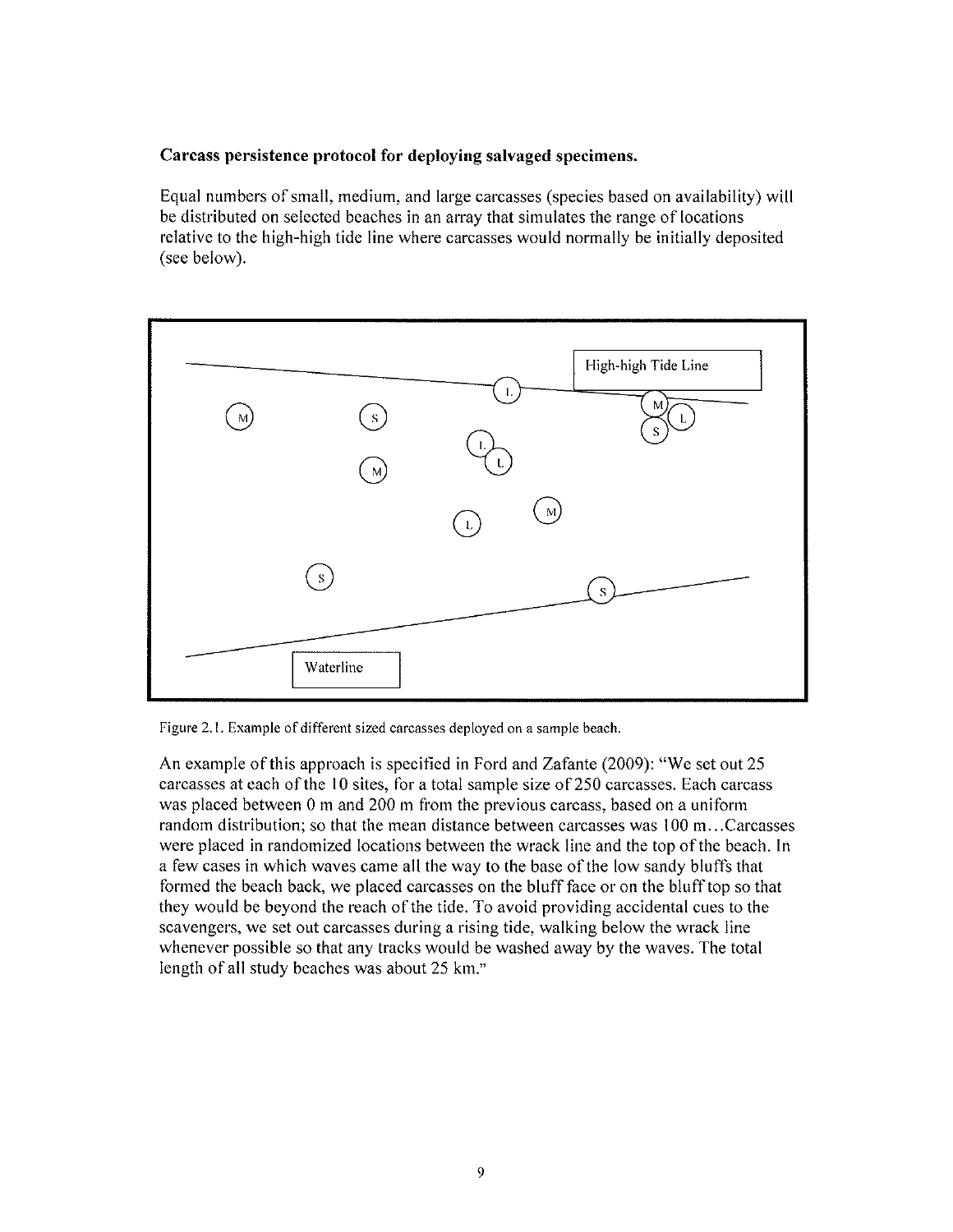| <b>Beach Survey</b>           | Surveyors:                                                | Page:   |
|-------------------------------|-----------------------------------------------------------|---------|
| Data Form (Persistence)       |                                                           |         |
| Location:                     | Beach:                                                    | Length: |
| Recent Wind Sp/Dir:           | Beach type:                                               |         |
|                               |                                                           |         |
| Start Time:<br>GPS:           | Stop Time:<br>GPS:                                        |         |
| Comments:                     |                                                           |         |
| $\overline{\text{Carcass}\#}$ | Board # Date 1* Date 2 Date 3 Date 4 Date 5 Date 6 Date 7 | Date 8  |
|                               |                                                           |         |
|                               |                                                           |         |
|                               |                                                           |         |
|                               |                                                           |         |
|                               |                                                           |         |
|                               |                                                           |         |
|                               |                                                           |         |
|                               |                                                           |         |
|                               |                                                           |         |
|                               |                                                           |         |
|                               |                                                           |         |
|                               |                                                           |         |
|                               |                                                           |         |
|                               |                                                           |         |
|                               |                                                           |         |
|                               |                                                           |         |
|                               |                                                           |         |
|                               |                                                           |         |
|                               |                                                           |         |
|                               |                                                           |         |

\*Record whether the carcass and board are still present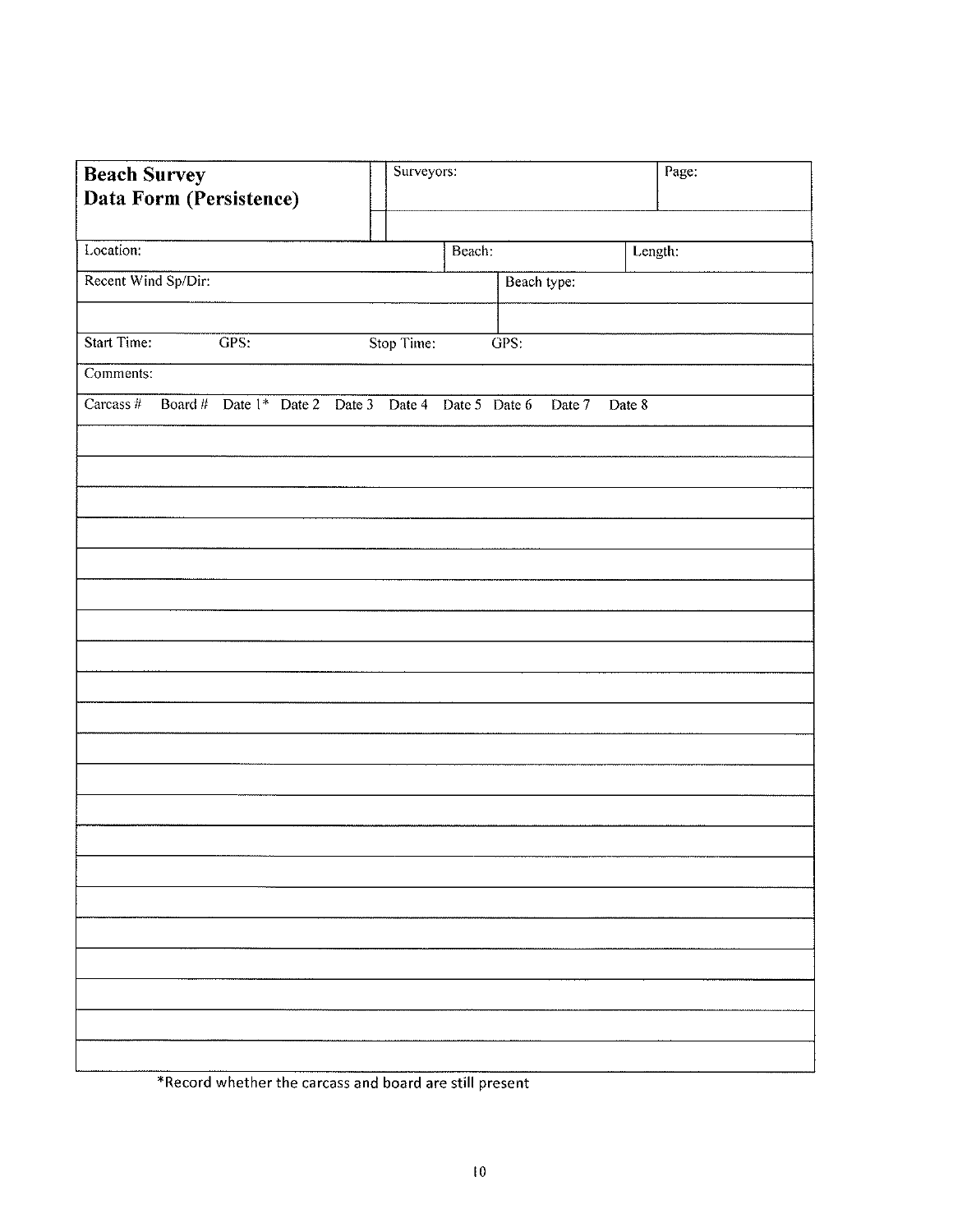# APPENDIX B. DETECTION PROBABILITY (SEARCHER EFFICIENCY) **STUDY**

Beaches will be surveyed on foot primarily, but other types of searches may also be conducted with land management agency approval (e.g., using 4 wheelers). Crews using different approaches likely will detect different proportions of carcasses so searcher efficiency will be estimated for each search type/major habitat  $(e.g., barrier beach, beach)$ by marsh) combination. Searcher efficiency will be estimated by the following method. A different method may be used if more carcasses are present as described below.

## Detection Rate (using carcasses placed on beaches by researcher)

*Timing of Experiment.* — While beach surveys are underway, searcher efficiency will be studied for a sample of crews searching beaches on foot and any additional methods used by shoreline carcass surveyors.

*Sample Units.*—Beaches within the larger sample selected for carcass surveys.

*Carcass Placement.* — A person who is not part of the beach survey crews will place whole and partially-scavenged bird carcasses of representative sizes and colors on selected beaches just before beach crews conduct a survey and mark each location with a GPS. Beach survey crews will not know when and where this will happen. The number of carcasses will be decided after initial data from beach searches are evaluated. The carcasses will be placed randomly along sample beaches at densities similar to those that are being found within the spill area.

*Data Collection.* — Beach searchers will conduct normal surveys and the number of carcasses found will be compared with the known numbers of placed carcasses. All carcasses will be recovered at the end of the day's experiments.

*Data Analysis.* — The ratio of carcasses found to carcasses remaining after the survey will be used to estimate searcher efficiency in a manner that controls for potential removal by scavengers during the experiment. Typically these ratios are calculated for small, medium, and large carcasses and are specific to the habitat and the configuration of the search team.

## Detection Rates (using carcasses washing up on beaches)

Usually some carcasses will be missed during beach searches and it is important to estimate the average detection rate to extrapolate for total carcasses. Therefore, at least once each on stretches of sand beach and other substrates with carcasses (doesn't have to be the entire length of a beach but should include water to high-high tide line on the stretch selected) one team (or one observer if only 2 people are in the search team) would search the stretch while the other is not looking. The first team or observer subtly marks each carcass they find (e.g., with a small tag underneath the carcass or with a GPS). Then the second team or observer searches the stretch and marks each carcass they find.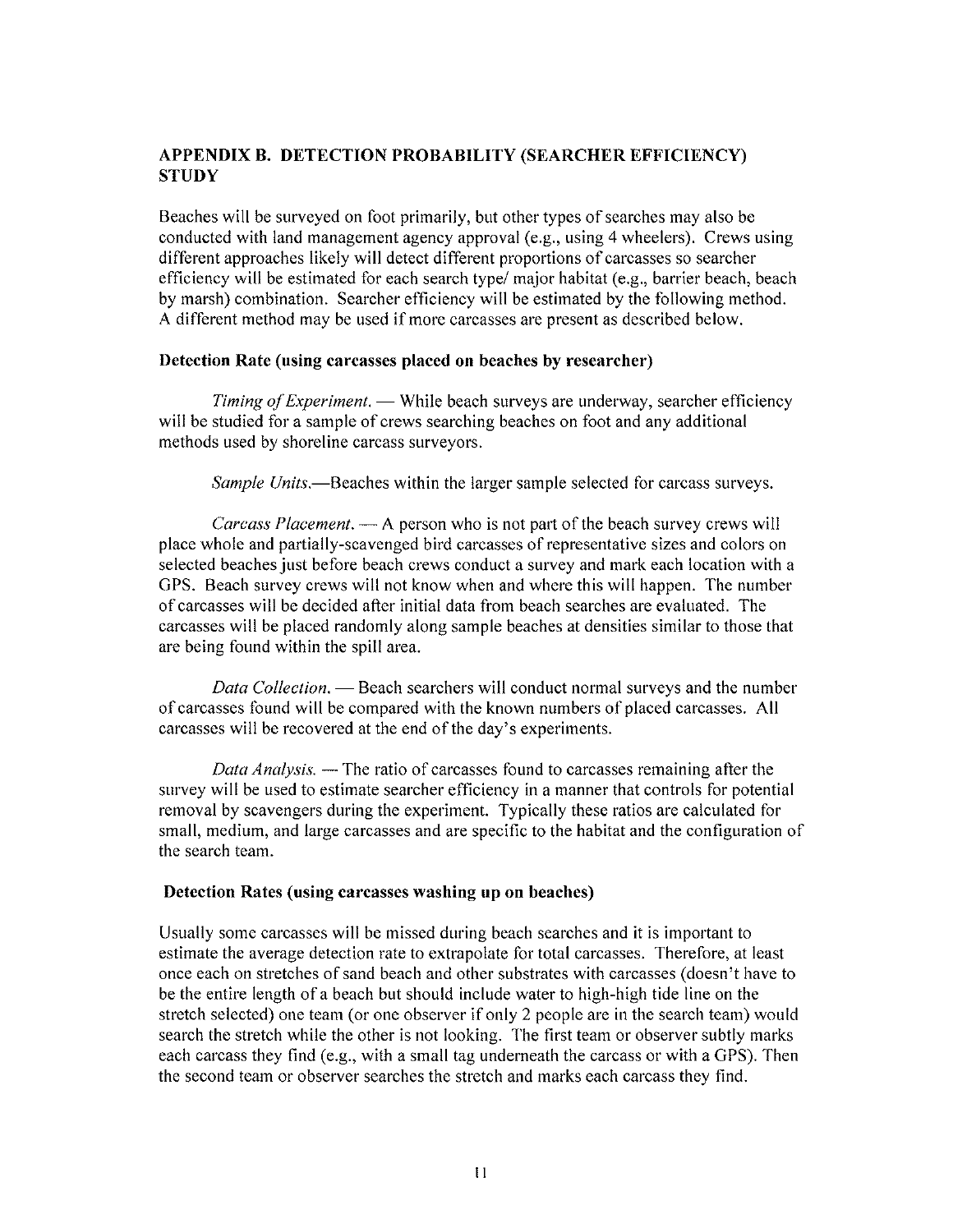Following the search by the second team or observer, both teams or observers go back over the stretch together and record for each carcass whether it was: I. Marked by the first observer only, 2. Marked by the second observer only, 3. Marked by both observers, 4. Marked by neither observer but found after the initial searches. Data for carcasses would be recorded normally on beach survey forms but the results of the detection rate study would be attached.

An example follows:



Marked by the first team or observer (1) only:  $= 2$ Marked by the second team or observer (2) only  $= 1$ Marked by (b)oth teams or observers  $= 6$ Marked by (n)either team or observer but found after the initial searches  $= 1$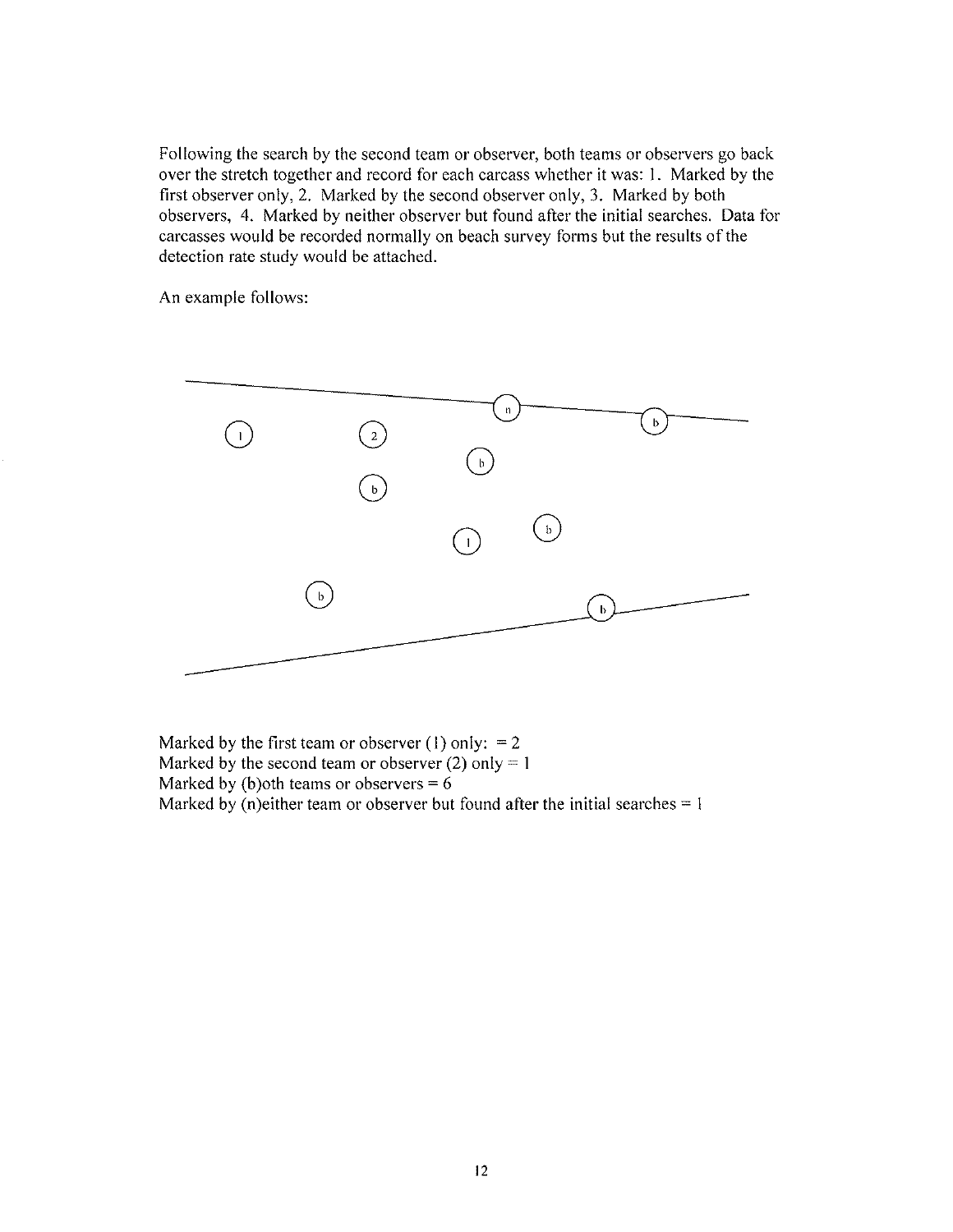### **LITERATURE CITED**

- Byrd, G.V., J.H. Reynolds, and P.L. Flint. 2009. Persistence rates and detection probabilities of bird carcasses on beaches of Unalaska Island, Alaska, following the wreck of the M/V Selendang Ayu. Marine Ornithology 37:197-204.
- Brownie, C. J.E. Hines, J.D. Nichols, K.H. Pollock and J.B. Hestbeck. 1993. Capturerecapture studies for multiple strata including non-Markovian transitions. Biometrica49: 1173-1187.
- Flint, P.L. and A.C. Fowler. 1998. A drift experiment to assess the influence of wind on recovery of oiled seabirds on St. Paul Island, Alaska. Marine Pollution Bulletin 36: 165-166.
- Flint, P.L., A.C. Fowler, and R.F. Rockwell. 1999. Modeling bird mortality associated with the M/V Citrus oil spill off St. Paul Island, Alaska. Ecological Modeling 117: 261-267.
- Ford, R.G. and M.A. Zafante. 2009. Scavenging of seabirds at oil spill sites in California and Oregon. Marine Ornithology 37:205-211.
- Fowler, A.C. and P.L. Flint. 1997. Persistence rates and detection probabilities of oiled king eider carcasses on St. Paul Island, Alaska. Marine Pollution Bulletin 34: 522-526.
- Nichols, J.D., J.E. Hines, J.R. Sauer, F.W. Fallow, J.E. Fallon, and PJ. Heglund. 2000. A double observer approach for estimating detection probability and abundance from point counts. The Auk 117: 393-408.
- Page, G.W., H.R. Carter, and R.G. Ford. 1990. Numbers of seabirds killed or debilitated in the 1986 Apex Houston oil spill in central California. Studies in Avian Biology 14: 164-174.
- Parrish, J.K. and P.O. Boersma. 1995. Muddy waters. American Scientist 83: 112-115.
- Piatt, J.F., CJ. Lensink, W. Butler, M. Kendziorek, and D.R. Nysewander. 1990. Immediate impact of the 'Exxon Valdez' oil spill on marine birds. Auk 107: 387- 397.
- Piatt, J.F and T.I. Van Pelt. 1997. Mass-mortality of guillemots *(Uria aalge)* in the Gulf of Alaska in 1993. Marine Pollution Bulletin 34: 656-662.
- Piatt, J.F. and R.G. Ford. 1996. How many seabirds were killed by the Exxon Valdez Oil Spill? American Fisheries Society Symposium 18: 712-719.
- Van Pelt, T.I. and J.F. Piatt. 1995. Deposition and persistence of beachcast seabird carcasses. Marine Pollution Bulletin 30: 794-802.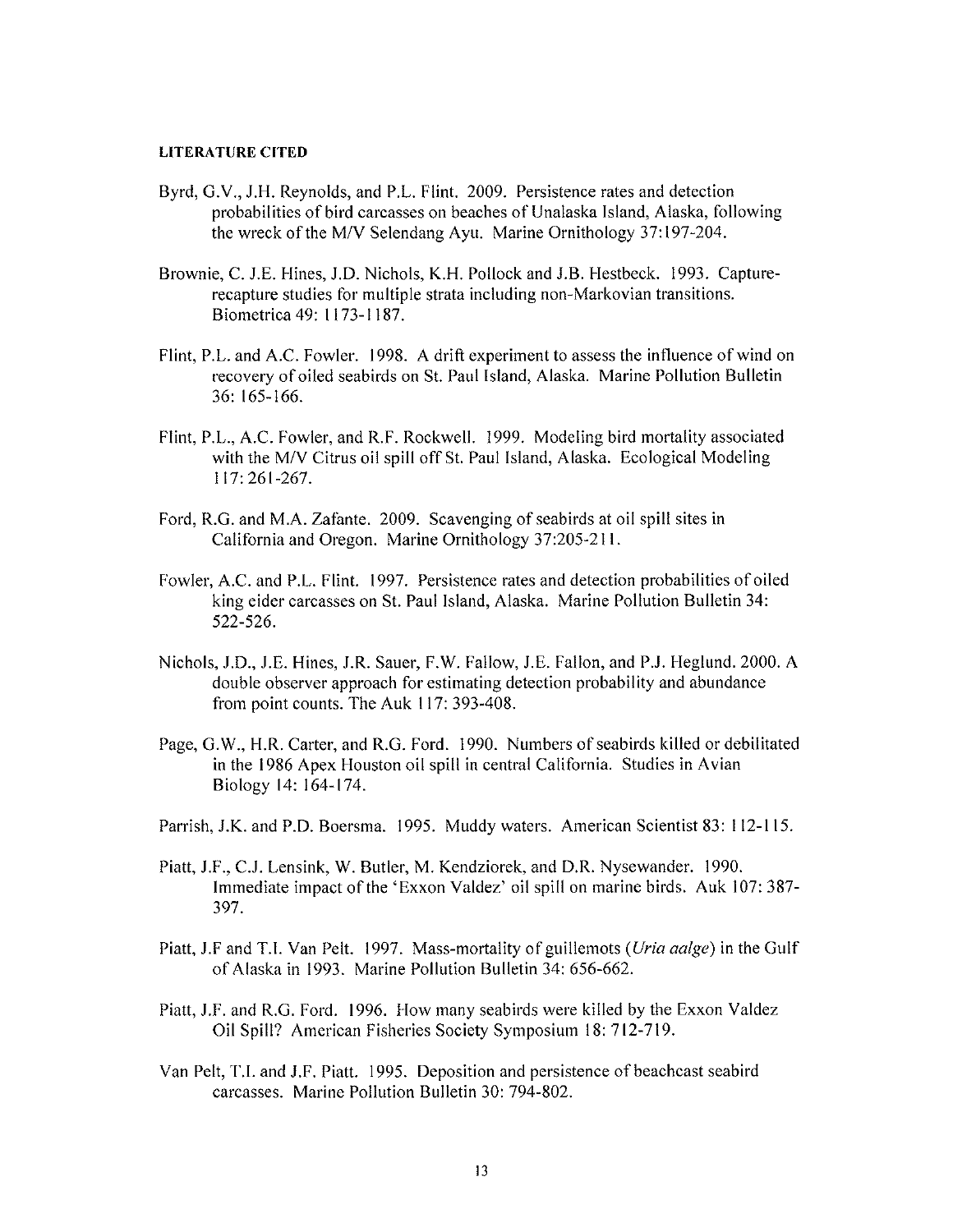- Wells, P.G., J.N. Butler, and J.S. Hughes (eds). 1995. Exxon Valdez Oil Spill: Fate and Effects in Alaskan Waters. American Society for Testing and Materials.
- Wiese, F.K. 2003. Sinking rates of dead birds: improving estimates of seabird mortality due to oiling. Marine Ornithology 31: 65-70.